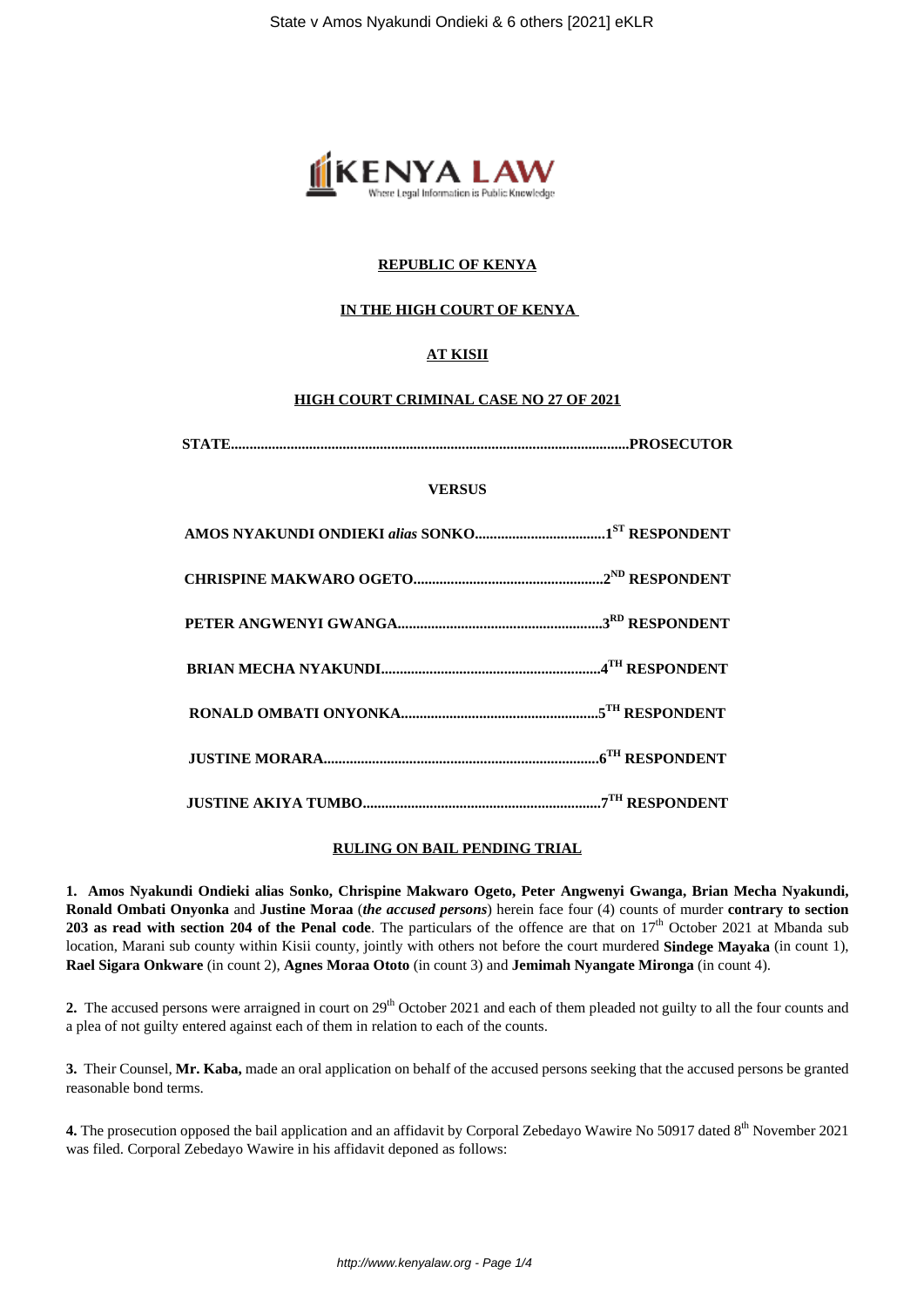*5. That it is for the safety of the respondents that I pray that this honourable court do deny the respondents bond due to the magnitude of the offence committed and the impact it had to the family and the general public.*

*6. That the pain of the killings has not yet subsided especially to the victim's families and this could cause a lot of damages if the respondents were given bond to join the general public as the tensions on the ground is still high.*

*7. That if they are released on bond they may interfere with the witnesses and some of the respondents might not appear on the hearing date thus causing delay on the administration of justice.*

*8. That the respondents committed a series of violent offences against humanity therefore should serve as an example to others who might have the same notion.*

**5.** State Counsel, **Miss Kibungi**, submitted that the social inquiry reports indicate that the security of the accused persons is not guaranteed. She urged the court to deny the accused persons bond terms.

**6. Dr. Khaminwa and Mr. Ndubi** are on record representing the families of the victims. Mr. Khaminwa in opposing the bail application submitted that if the accused persons were to be released on bail then there is a likelihood of the accused persons being killed.

### **DETERMINATION**

**7.** The protection of the rights of accused persons is enshrined in the **Constitution of Kenya 2010** to safeguard their rights and secure their protection against abuse from any state agency within the criminal justice system.

**8.** An accused person shall be presumed innocent until the contrary is proved (*see Article 50 (2) (a) of the Constitution*). It therefore follows that they have a right to be released on bond or bail on such conditions that will ensure their attendance in court. However, the right to be released on bail is not absolute as the Constitution further provides that if the prosecution were to demonstrate any compelling reason why an accused person ought not to be released, then in such circumstances the court will not grant bail. **Article 49 (1) (h) of the Constitution** guarantees the right to be released on bond by providing as follows:

*"An arrested person has the right…………to be released on bond or bail, on reasonable conditions, pending a charge or trial, unless there are compelling reasons not to be released."*

**9. Section 123A of the Criminal Procedure Code** highlights some of the essential factors to be considered by courts when arriving at its decision on whether or not bail should be granted. It provides as follows:

*"(1) Subject to Article 49(1)(h) of the Constitution and notwithstanding section 123, in making a decision on bail and bond, the Court shall have regard to all the relevant circumstances and in particular—*

*(a) the nature or seriousness of the offence;*

*(b) the character, antecedents, associations and community ties of the accused person;*

*(c) the defendant's record in respect of the fulfillment of obligations under previous grants of bail; and;*

*(d) the strength of the evidence of his having committed the offence;*

*(2) A person who is arrested or charged with any offence shall be granted bail unless the court is satisfied that the person—*

*(a) has previously been granted bail and has failed to surrender to custody and that if released on bail (whether or not subject to conditions) it is likely that he would fail to surrender to custody;*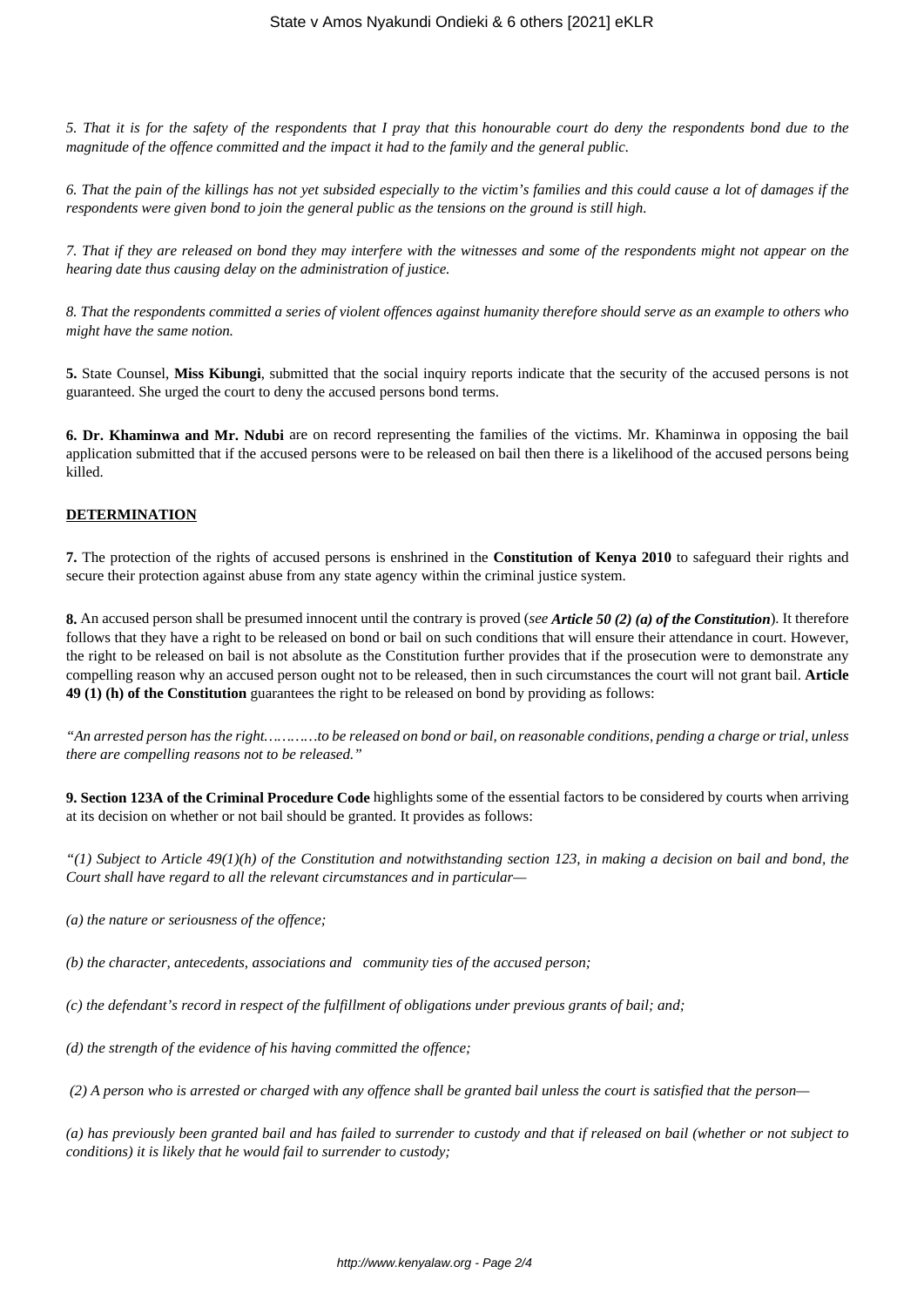*(b) should be kept in custody for his own protection."*

**10.** The main ground raised by the prosecution for the denial of bail to the accused persons was that the safety of the accused persons cannot be guaranteed in the event that they are released because of the high tension in the community following the murders of the deceased persons.

**11.** I have considered the Probation Officer's Report filed in regard to the  $1^{st}$ ,  $2^{nd}$ ,  $3^{rd}$ ,  $4^{th}$  and  $5^{th}$  accused persons. The  $1^{st}$  -  $5^{th}$ accused persons hail from Mwagichana East location. According to the report there is apprehension from their families that if they are released on bond, the accused persons may face retaliatory attacks from members of the community following the brutal death of the deceased persons. The accused persons have not provided an alternative area/place of abode upon their release on bail. Clearly, it will not be safe for the accused persons to go back and live in the same locality in which the murders were committed.

**12.** The prosecution was also of the view that the accused persons may interfere with witnesses and abscond the hearing of the matter if granted bail and urged the court to consider that the accused persons have been charged with a serious offence. In **R .V. Jackton Mayende & 3 Others Bungoma HCCRC No. 55 of 2009 (2012) eKLR** the court while discussing what is meant by witness interference stated:

*"……(22) All that the law requires is that there is interference in the sense of influencing or compromising or inducing or terrifying or doing such other acts to a witness with the aim that the witness will not give evidence, or will give particular evidence or in a particular manner. Interference with witnesses covers a wide range; it can be immediately on commission of the offence, during investigations, at inception of the criminal charge in court or during the trial; and can be committed by any person including the accused, witnesses or other persons. The descriptors of the kind of acts which amount to interference with the witnesses are varied and numerous but it is the court which decides in the circumstances of each case if the interference is aimed at impeding or perverting the course of justice, and if it is so found, it is a justifiable reason to limit the right to liberty of the accused."*

**13.** In **Republic v David Ochieng Ajwang Alias Daudi & 11 others (2013) eKLR** where Sitati, J. pronounced herself on this issue as follows:

*"In my view, the above fears are not mere whims on the part of the prosecution. I am persuaded that because of the volatility of the situation on the ground, the temptation to jump bail is heightened to such an extent that this court cannot overlook it. It is not in dispute that all the accused persons hail from the same locality as the potential witnesses, and this being the case, the danger of such witnesses being driven into a corner by the presence of the accused persons so soon after the ghastly death of the deceased persons is a real possibility. In addition, the fact that the accused persons are so many is likely to send a cold shiver down the spines of such witnesses and corner them into resigning not to appear in court during the hearing of the case even if the accused persons turn up. In a nutshell there will be no witnesses to testify. As Makhandia J (as he then was) said in the Kiteme Maangi case (above), Murder is a serious offence and attracts the death penalty. Self-preservation is a natural reaction or response of any human being. That self-preservation may take the form of ensuring critical evidence is suppressed forever or the applicant himself takes flight. Finally, such potential witnesses may not be comfortable seeing the accused walk around knowing that their evidence is critical to the success of the prosecution case. That is reason enough to cause such witnesses to have genuine fear, misapprehension and anxiety. It may even lead to such witnesses refusing to testify due to genuine misapprehension of their safety."*

14. Although the Probation Officer's Report was not availed in regard to the 6<sup>th</sup> accused person, this court notes that the deceased persons come from the same locality as all the 6 accused persons. The Probation Officer's report reveals that there is still a lot of tension in the locality and the community is still outraged by the death of the 4 deceased persons.

**15.** There is also a great likelihood that most of the potential witnesses are from the same community as the accused persons. Therefore, if the accused persons are released on bond back to the same community that they share with the witnesses, the witnesses may have genuine fear and eventually fail to appear/testify against the accused persons. The accused persons have been charged of very serious offences and it would be in the interest of justice that they should face trial having taken plea. Their security within the very agitated community is not guaranteed and there is real danger that the witnesses may perceive the 6 witnesses as a threat to their safety and they may altogether fail to testify.

**16.** Accordingly, I decline to grant the release of the accused persons Amos Nyakundi Ondieki *alias* Sonko, Chrispine Makwaro Ogeto, Peter Angwenyi Gwanya, Brian Mecha Nyakundi, Ronald Ombati Onyonka and Justine Morara on bail/bond pending trial and dismiss their application.